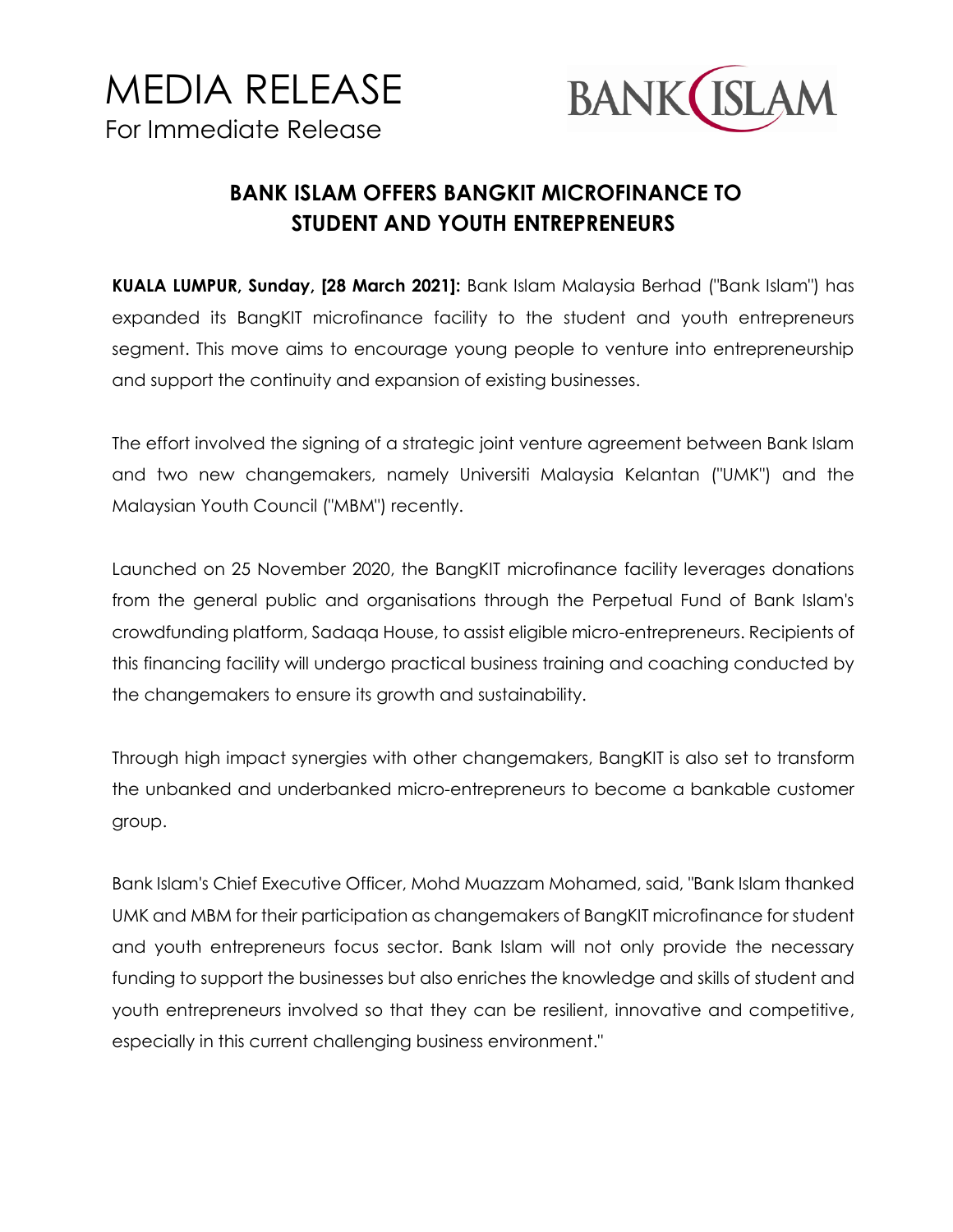He added, "We hope that this effort will motivate and strengthen the livelihood of student and youth entrepreneurs, thus contributing to the increased involvement of the young people in the area of entrepreneurship and business."

"Previously, we engaged with women micro-entrepreneurs to offer BangKIT facility through collaborations with several changemakers such as People Systems Consultancy, MADCAT World and Noble Management & Consultancy. Today, the financing facility expands to students and youths by signing an agreement with UMK on Saturday last week, followed by MBM last Thursday. We hope that this social finance facility can produce viable entrepreneurs who can contribute to the local community's prosperity. We are also open to collaborating with more public and private universities for this effort," said Mohd Muazzam.

BangKIT Microfinance offers the *Qard* contract (interest-free). It provides financing as low as RM500 to RM3,000 for start-up businesses and RM3,000 up to RM20,000 for business expansion with a repayment period of between six months to three years.

Moving forward, Bank Islam will intensify its efforts to assist the student and youth entrepreneurship sector by seeking more potential changemakers from several other higher learning institutions.



BangKIT Logo